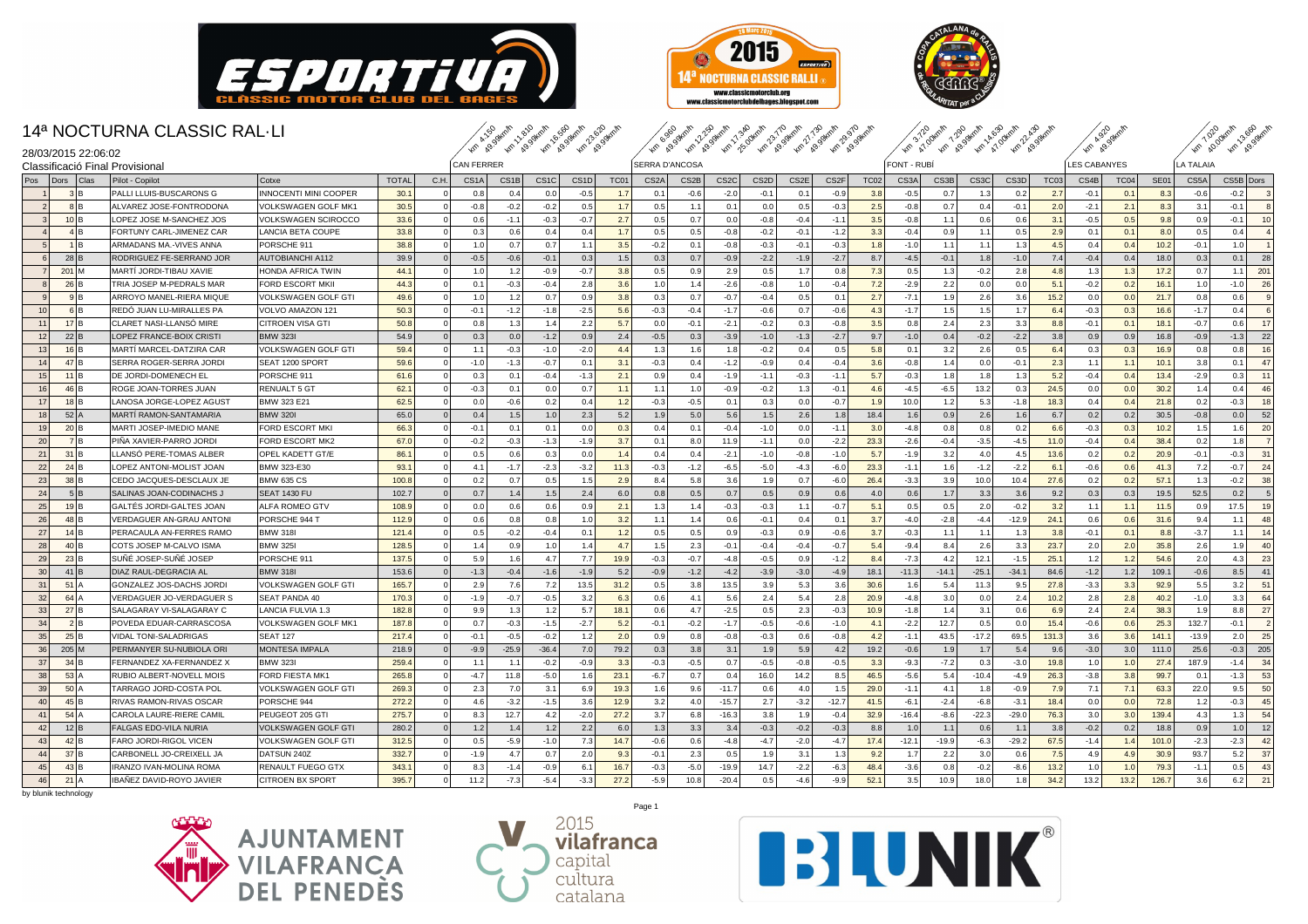



sanger and the same that the same and a same and the same and a same that a same and a same and a same a same t



## 14ª NOCTURNA CLASSIC RAL·LI

|                 | 28/03/2015 22:06:02            |      |                                 |                            | <b>AG</b> B.      |             | <b>Age</b> By |         |                   |        |        | <i>1w 10, 1w 10, 1w 10, 1w 10, 1w 10, 1w 10,</i> |                  | <b>AP 31</b>      | $46 \frac{3}{2}$ |      | <b>Ar 19.9</b> | <b>KG RO</b> | 46.8   |             |             | $\omega$<br>$\mathcal{P}$ |      | <b>40 AS 40 AS</b> |                  |                   | <b>AM AS AM ASS</b> | <b>AP</b> 29 |                |
|-----------------|--------------------------------|------|---------------------------------|----------------------------|-------------------|-------------|---------------|---------|-------------------|--------|--------|--------------------------------------------------|------------------|-------------------|------------------|------|----------------|--------------|--------|-------------|-------------|---------------------------|------|--------------------|------------------|-------------------|---------------------|--------------|----------------|
|                 |                                |      | Classificació Final Provisiona  |                            |                   |             | PONTONS       |         |                   |        |        |                                                  |                  | <b>EL CASTELL</b> |                  |      | L'AVELLA       |              |        |             |             | <b>EL FOIX</b>            |      |                    |                  | <b>LES POBLES</b> |                     |              |                |
| Pos             | Dors                           | Clas | Pilot - Copilot                 | Cotxe                      | CS <sub>5</sub> C | <b>TC05</b> | CS6A          | CS6B    | CS <sub>6</sub> C | CS6D   | CS6E   | CS6F                                             | TC <sub>06</sub> | CS7A              | CS7B             | TC07 | CS8A           | CS8B         | CS8C   | <b>TC08</b> | <b>SE02</b> | CS9A                      | CS9B | CS <sub>9</sub> C  | TC <sub>09</sub> | <b>CS10A</b>      | CS10B               | CS10C Dors   |                |
|                 | 3 B                            |      | PALLI LLUIS-BUSCARONS G         | NNOCENTI MINI COOPER       | 0.2               | 1.0         | $-0.5$        | 2.1     | 0.0               | $-0.9$ | 0.6    | 0.0                                              | 4.1              | $-0.2$            | 1.0              | 1.2  | 1.1            | 0.4          | 1.3    | 2.8         | 9.1         | 0.9                       | 1.4  | $-0.2$             | 2.5              | 0.5               | $-0.1$              | $-0.3$       | $\mathbf{3}$   |
| $\overline{2}$  | 8 B                            |      | ALVAREZ JOSE-FONTRODONA         | √OLKSWAGEN GOLF MK1        | 0.7               | 3.9         | $-0.2$        | $-0.6$  | $-0.3$            | $-1.3$ | 0.4    | $-0.7$                                           | 3.5              | $-0.1$            | 1.1              | 1.2  | 0.5            | 0.1          | 1.4    | 2.0         | 10.6        | 0.5                       | 3.3  | $-0.3$             | 4.1              | 0.2               | $-0.3$              | $-0.3$       | $\mathbf{g}$   |
| 3 <sup>1</sup>  | $10$ <sub>B</sub>              |      | LOPEZ JOSE M-SANCHEZ JOS        | <b>/OLKSWAGEN SCIROCCO</b> | 0.1               | 1.1         | $-0.2$        | 1.1     | $-0.8$            | $-1.7$ | 0.8    | $-0.6$                                           | 5.2              | 0.2               | 0.5              | 0.7  | $-0.3$         | $-0.2$       | 0.1    | 0.6         | 7.6         | 0.3                       | 2.3  | $-0.7$             | 3.3              | 0.5               | $-0.3$              | $-1.1$       | 10             |
| $\overline{4}$  | 4 B                            |      | FORTUNY CARL-JIMENEZ CAR        | ANCIA BETA COUPE           | 0.5               | 1.4         | 0.2           | 2.0     | 0.0               | $-1.2$ | 0.9    | 0.4                                              | 4.7              | $-0.2$            | 1.6              | 1.8  | 0.6            | 0.4          | 0.5    | 1.5         | 9.4         | 0.9                       | 1.2  | $-0.4$             | 2.5              | 0.4               | $-0.7$              | 0.1          |                |
|                 | $1$ B                          |      | ARMADANS MA.-VIVES ANNA         | PORSCHE 911                | 1.2               | 2.3         | 0.0           | $-0.1$  | $-0.2$            | $-0.8$ | 1.6    | 0.8                                              | 3.5              | 0.1               | 2.2              | 2.3  | 0.7            | 1.2          | 1.9    | 3.8         | 11.9        | 0.2                       | 0.5  | $-0.8$             | 1.5              | $-0.2$            | 0.4                 | $-0.6$       |                |
| 6               | $28$ B                         |      | RODRIGUEZ FE-SERRANO JOR        | <b>AUTOBIANCHI A112</b>    | 0.7               | 1.1         | $-0.2$        | 0.3     | $-0.3$            | $-1.5$ | $-0.1$ | $-1.1$                                           | 3.5              | 0.1               | 0.8              | 0.9  | 0.7            | 0.4          | 1.2    | 2.3         | 7.8         | 0.7                       | 2.1  | $-0.4$             | 3.2              | 0.0               | $-0.6$              | $-0.4$       | 28             |
| 7 <sup>1</sup>  | 201 M                          |      | MARTÍ JORDI-TIBAU XAVIE         | HONDA AFRICA TWIN          | 0.6               | 2.4         | 0.3           | 3.4     | 2.2               | $-0.1$ | 1.2    | 1.0                                              | 8.2              | $-0.8$            | 0.8              | 1.6  | 0.4            | 0.1          | 0.5    | 1.0         | 13.2        | $-0.4$                    | 1.7  | 0.0                | 2.1              | $-0.2$            | 0.1                 | $-0.6$       | 201            |
| $\mathbf{8}$    | 26 B                           |      | TRIA JOSEP M-PEDRALS MAR        | FORD ESCORT MKII           | 0.2               | 2.2         | 0.4           | 0.3     | 0.8               | $-0.9$ | 1.2    | $-0.7$                                           | 4.3              | 1.4               | 1.3              | 2.7  | 0.4            | $-0.2$       | 0.1    | 0.7         | 9.9         | 1.1                       | 1.6  | $-1.2$             | 3.9              | 0.3               | $-0.4$              | $-0.3$       | 26             |
|                 | 9 B                            |      | ARROYO MANEL-RIERA MIQUE        | /OLKSWAGEN GOLF GTI        | 2.4               | 3.8         | 0.1           | 1.1     | 0.6               | 0.6    | 2.4    | 1.5                                              | 6.3              | 0.0               | 1.4              | 1.4  | 0.8            | 0.8          | 2.1    | 3.7         | 15.2        | 0.4                       | 1.2  | 0.0                | 1.6              | $-0.1$            | $-0.1$              | $-0.9$       | 9              |
| 10 <sup>1</sup> | 6 B                            |      | REDO JUAN LU-MIRALLES PA        | VOLVO AMAZON 121           | 0.8               | 2.9         | $-0.3$        | 2.3     | 1.6               | 1.2    | 2.7    | 0.5                                              | 8.6              | $-0.4$            | 0.8              | 1.2  | 0.0            | 0.4          | 1.8    | 2.2         | 14.9        | 0.6                       | 3.9  | $-0.6$             | 5.1              | $-0.1$            | $-0.5$              | $-0.2$       | 6              |
| 11              | 17B                            |      | CLARET NASI-LLANSÓ MIRE         | CITROEN VISA GTI           | 0.5               | 1.8         | 0.2           | 1.0     | 1.3               | 0.7    | 2.3    | 0.5                                              | 6.0              | 0.3               | $-1.1$           | 1.4  | 1.0            | 0.9          | 3.0    | 4.9         | 14.1        | 1.2                       | 2.4  | $-0.1$             | 3.7              | 0.4               | 0.3                 | $-0.1$       | 17             |
| 12              | 22 B                           |      | <b>LOPEZ FRANCE-BOIX CRISTI</b> | <b>BMW 323I</b>            | $-1.7$            | 3.9         | 0.5           | 2.1     | $-0.6$            | $-2.5$ | 0.3    | $-0.2$                                           | 6.2              | 1.0               | 2.0              | 3.0  | 1.3            | 0.6          | 0.6    | 2.5         | 15.6        | 0.8                       | 3.7  | $-1.4$             | 5.9              | $-0.3$            | $-1.6$              | $-1.7$       | 22             |
| 13              | $16$ B                         |      | MARTÍ MARCEL-DATZIRA CAR        | VOLKSWAGEN GOLF GTI        | 1.7               | 3.3         | 0.5           | 2.9     | 0.6               | 0.7    | 1.1    | 0.5                                              | 6.3              | 0.7               | 1.4              | 2.1  | 0.9            | 1.1          | 1.8    | 3.8         | 15.5        | 0.8                       | 2.3  | $-0.2$             | 3.3              | 0.1               | 0.6                 | $-0.7$       | 16             |
| 14              | 47 B                           |      | SERRA ROGER-SERRA JORDI         | SEAT 1200 SPORT            | 0.7               | 4.6         | 0.3           | $-2.8$  | 2.3               | $-2.5$ | 1.5    | $-0.4$                                           | 9.8              | 1.0               | 4.3              | 5.3  | 1.4            | $-0.6$       | $-0.1$ | 2.1         | 21.8        | 0.6                       | 1.9  | $-0.8$             | 3.3              | 0.0               | $-0.6$              | $-1.6$       | 47             |
| 15              | $11$ <sub>B</sub>              |      | DE JORDI-DOMENECH EL            | PORSCHE 911                | 0.6               | 3.8         | $-0.4$        | 0.7     | 3.3               | 1.8    | 4.1    | 3.3                                              | 13.6             | 1.1               | 1.3              | 2.4  | 0.5            | 0.9          | 2.1    | 3.5         | 23.3        | 0.9                       | 2.8  | 1.0                | 4.7              | 1.1               | 1.2                 | 0.9          | 11             |
| 16              | 46 B                           |      | ROGE JOAN-TORRES JUAN           | <b>RENUALT 5 GT</b>        | 0.6               | 2.4         | 0.1           | 1.0     | 1.3               | 0.6    | 1.9    | 0.8                                              | 5.7              | 0.4               | 1.5              | 1.9  | 1.1            | 1.1          | 2.6    | 4.8         | 14.8        | 0.2                       | 3.6  | $-0.7$             | 4.5              | 0.7               | 0.3                 | $-0.6$       | 46             |
| 17              | $18$ <sub>B</sub>              |      | LANOSA JORGE-LOPEZ AGUST        | <b>BMW 323 E21</b>         | 1.1               | 1.6         | 0.4           | 2.9     | 1.1               | 1.0    | 1.3    | 1.2                                              | 7.9              | $-0.2$            | 1.7              | 1.9  | 1.0            | 0.5          | 1.6    | 3.1         | 14.5        | $-1.0$                    | 2.4  | $-0.8$             | 4.2              | $-0.6$            | $-1.1$              | $-1.1$       | 18             |
| 18              | $52$ <sup><math>A</math></sup> |      | MARTÍ RAMON-SANTAMARIA          | <b>BMW 320I</b>            | 0.4               | 1.2         | $-0.8$        | $-2.3$  | 1.4               | $-0.8$ | 1.4    | 0.8                                              | 7.5              | $-2.2$            | 0.6              | 2.8  | $-0.4$         | 0.1          | 2.7    | 3.2         | 14.7        | 1.7                       | 3.8  | 0.5                | 6.0              | 0.0               | $-1.9$              | $-1.8$       | 52             |
| 19              | 20 B                           |      | MARTI JOSEP-IMEDIO MANE         | FORD ESCORT MKI            | 1.7               | 4.8         | 0.1           | 4.0     | 3.3               | $-0.1$ | 1.7    | 0.0                                              | 9.2              | 0.1               | 1.4              | 1.5  | 1.0            | 1.5          | 2.0    | 4.5         | 20.0        | 0.8                       | 3.3  | 0.3                | 4.4              | 1.2               | $-0.2$              | $-0.1$       | 20             |
| 20              | 7B                             |      | PINA XAVIER-PARRO JORDI         | <b>FORD ESCORT MK2</b>     | $-4.9$            | 6.9         | $-0.1$        | 2.5     | 0.7               | $-1.3$ | 1.0    | $-0.8$                                           | 6.4              | $-0.5$            | 0.9              | 1.4  | 0.5            | $-0.6$       | $-0.4$ | 1.5         | 16.2        | 0.7                       | 1.4  | 0.2                | 2.3              | 0.5               | $-0.1$              | $-0.9$       | $\overline{7}$ |
| 21              | $31$ <sub>B</sub>              |      | LLANSO PERE-TOMAS ALBER         | OPEL KADETT GT/E           | $-1.1$            | 1.5         | 7.5           | 7.2     | 7.2               | 6.5    | 8.7    | 6.5                                              | 43.6             | 0.6               | 1.8              | 2.4  | 0.9            | 0.3          | 1.7    | 2.9         | 50.4        | 1.0                       | 2.2  | $-0.8$             | 4.0              | 0.1               | 0.0                 | $-0.6$       | 31             |
| 22              | $24$ <sub>B</sub>              |      | LOPEZ ANTONI-MOLIST JOAN        | BMW 323-E30                | $-0.6$            | 8.5         | 0.3           | 0.3     | $-1.1$            | $-2.3$ | $-0.2$ | $-3.1$                                           | 7.3              | 0.3               | 0.2              | 0.5  | $-0.1$         | $-0.9$       | $-0.9$ | 1.9         | 18.2        | 0.4                       | 1.6  | $-1.1$             | 3.1              | 0.9               | 0.1                 | $-1.5$       | 24             |
| 23              | $38$ <sub>B</sub>              |      | CEDO JACQUES-DESCLAUX JE        | <b>BMW 635 CS</b>          | 1.3               | 2.8         | $-1.2$        | $-1.0$  | 0.4               | $-1.1$ | 3.6    | 0.4                                              | 7.7              | 1.9               | 1.0              | 2.9  | 0.1            | $-0.5$       | 2.5    | 3.1         | 16.5        | $-0.3$                    | 3.6  | $-0.9$             | 4.8              | $-0.5$            | 0.5                 | $-0.2$       | 38             |
| 24              | 5 B                            |      | SALINAS JOAN-CODINACHS J        | SEAT 1430 FU               | 1.0               | 53.7        | 0.3           | 2.9     | 0.9               | 0.8    | 1.5    | 0.7                                              | 7.1              | 0.3               | 1.7              | 2.0  | 1.1            | 0.6          | 2.1    | 3.8         | 66.6        | 0.7                       | 1.1  | $-0.4$             | 2.2              | 0.4               | 0.0                 | $-0.6$       | -5             |
| 25              | $19$ <sup>B</sup>              |      | GALTES JORDI-GALTES JOAN        | ALFA ROMEO GTV             | 17.4              | 35.8        | 0.5           | 4.4     | 2.7               | 1.6    | 4.0    | 1.6                                              | 14.8             | 0.8               | 1.8              | 2.6  | 0.6            | 0.8          | 2.3    | 3.7         | 56.9        | 1.0                       | 4.2  | 0.2                | 5.4              | 0.9               | 0.6                 | 0.5          | 19             |
| 26              | $48$ B                         |      | VERDAGUER AN-GRAU ANTONI        | PORSCHE 944 T              | 1.7               | 12.2        | 0.6           | 3.1     | 1.5               | 1.1    | 2.2    | 1.5                                              | 10.0             | 1.3               | 1.8              | 3.1  | 1.1            | 1.5          | 3.0    | 5.6         | 30.9        | 1.8                       | 4.9  | 1.7                | 8.4              | 8.9               | 7.3                 | 0.1          | 48             |
| 27              | $14$ <sub>B</sub>              |      | PERACAULA AN-FERRES RAMO        | <b>BMW 318</b>             | 0.6               | 5.4         | 1.5           | 1.0     | 1.1               | 0.1    | 1.9    | $-0.2$                                           | 5.8              | 0.7               | 1.9              | 2.6  | 0.7            | 0.7          | 1.4    | 2.8         | 16.6        | 0.8                       | 3.3  | $-0.3$             | 4.4              | 0.8               | $-0.5$              | $-0.3$       | 14             |
| 28              | $40$ <sub>B</sub>              |      | COTS JOSEP M-CALVO ISMA         | <b>BMW 325I</b>            | 2.1               | 6.6         | 0.3           | $-1.0$  | 1.8               | 1.2    | 5.5    | $-1.2$                                           | 11.0             | 3.4               | 5.1              | 8.5  | 2.7            | 2.9          | 4.0    | 9.6         | 35.7        | 1.0                       | 3.3  | 1.3                | 5.6              | 0.6               | 0.5                 | 2.4          | 40             |
| 29              | $23$ <sub>B</sub>              |      | SUNE JOSEP-SUNE JOSEP           | PORSCHE 911                | 2.9               | 9.2         | 1.4           | $-2.3$  | 6.6               | $-0.7$ | 3.6    | 0.1                                              | 14.7             | 1.7               | 1.1              | 2.8  | 2.4            | 2.6          | 2.2    | 7.2         | 33.9        | 0.1                       | 2.8  | $-0.4$             | 3.3              | 23.6              | $-1.1$              | $-4.8$       | 23             |
| 30              | $41$ B                         |      | DIAZ RAUL-DEGRACIA AL           | <b>BMW 318</b>             | $-1.5$            | 10.6        | $-0.8$        | 0.8     | $-0.4$            | $-2.0$ | $-1.2$ | $-1.8$                                           | 7.0              | 0.5               | 0.2              | 0.7  | $-1.4$         | $-1.3$       | $-2.5$ | 5.2         | 23.5        | 0.5                       | 1.9  | $-1.3$             | 3.7              | $-0.1$            | 0.4                 | $-1.1$       | 41             |
| 31              | $51$ <sup><math>A</math></sup> |      | GONZALEZ JOS-DACHS JORDI        | VOLKSWAGEN GOLF GTI        | 3.3               | 12.0        | 2.9           | $-3.0$  | 5.2               | 3.8    | 2.2    | 1.2                                              | 18.3             | 2.1               | 2.8              | 4.9  | 2.2            | 1.6          | 3.3    | 7.1         | 42.3        | 0.6                       | 6.6  | $-2.6$             | 9.8              | 0.3               | $-2.1$              | $-2.4$       | 51             |
| 32              | 64A                            |      | VERDAGUER JO-VERDAGUER S        | <b>SEAT PANDA 40</b>       | 4.4               | 8.7         | $-3.1$        | 2.5     | 3.8               | 0.4    | 5.8    | 2.7                                              | 18.3             | $-4.8$            | 1.3              | 6.7  | $-2.5$         | 6.0          | 7.2    | 15.7        | 48.8        | $-10.7$                   | 4.9  | 2.2                | 17.8             | 2.3               | 0.6                 | 2.0          | 64             |
| 33              | 27B                            |      | SALAGARAY VI-SALAGARAY C        | LANCIA FULVIA 1.3          | 6.0               | 16.7        | 1.4           | $-1.3$  | 5.1               | 2.7    | 6.0    | 2.9                                              | 19.4             | 2.7               | 2.1              | 4.8  | 2.2            | 3.3          | 5.4    | 10.9        | 51.8        | $-0.1$                    | 5.8  | 1.4                | 7.3              | 2.1               | 1.4                 | $-0.2$       | 27             |
| 34              | 2 B                            |      | POVEDA EDUAR-CARRASCOSA         | <b>/OLKSWAGEN GOLF MK1</b> | 1.1               | 133.9       | $-0.5$        | 3.2     | 0.5               | $-0.2$ | 1.1    | 0.4                                              | 5.9              | $-0.2$            | 1.6              | 1.8  | 0.7            | 0.9          | 1.7    | 3.3         | 144.9       | 0.6                       | 1.4  | $-0.4$             | 2.4              | $-0.8$            | $-1.2$              | $-1.0$       | $\overline{2}$ |
| 35              | 25 B                           |      | VIDAL TONI-SALADRIGAS           | <b>SEAT 127</b>            | 0.3               | 16.2        | 0.6           | 0.5     | 0.7               | $-0.2$ | 1.9    | 0.8                                              | 4.7              | 0.9               | 0.4              | 1.3  | 1.0            | 2.0          | 2.3    | 5.3         | 27.5        | 1.7                       | 4.9  | 0.5                | 7.1              | 1.1               | 0.9                 | $-0.1$       | 25             |
| 36              | $205$ M                        |      | PERMANYER SU-NUBIOLA ORI        | <b>MONTESA IMPALA</b>      | 2.9               | 28.8        | 0.7           | $-17.6$ | 9.9               | 1.8    | 5.8    | 3.1                                              | 38.9             | 3.3               | 1.0              | 4.3  | 1.8            | $-0.1$       | $-0.8$ | 2.7         | 74.7        | 0.1                       | 4.6  | 0.6                | 5.3              | 0.2               | $-0.5$              | 1.9          | 205            |
| 37              | $34$ <sub>B</sub>              |      | FERNANDEZ XA-FERNANDEZ X        | <b>BMW 323I</b>            | $-1.8$            | 191.7       | 0.2           | $-3.2$  | $-0.4$            | $-0.6$ | 2.3    | $-0.3$                                           | 7.0              | $-0.3$            | 0.9              | 1.2  | 0.1            | 0.0          | 0.9    | 1.0         | 200.3       | 0.8                       | 2.4  | 0.5                | 3.7              | 0.5               | 0.2                 | $-2.0$       | 34             |
| 38              | $53$ A                         |      | RUBIO ALBERT-NOVELL MOIS        | <b>FORD FIESTA MK1</b>     | $-3.6$            | 5.0         | $-4.4$        | $-11.3$ | 8.2               | $-8.2$ | $-5.3$ | $-9.7$                                           | 47.1             | $-2.0$            | $-5.7$           | 7.7  | $-4.0$         | 0.0          | $-3.1$ | 7.1         | 66.9        | $-4.4$                    | 3.3  | $-0.1$             | 7.8              | $-5.8$            | $-7.6$              | $-4.6$       | 53             |
| 39              | $50$ A                         |      | TARRAGO JORD-COSTA POL          | VOLKSWAGEN GOLF GTI        | 14.6              | 46.1        | 1.6           | $-17.4$ | 8.6               | 8.3    | 12.2   | 8.4                                              | 56.5             | 10.2              | 11.9             | 22.1 | 3.3            | 7.4          | 6.8    | 17.5        | 142.2       | $-1.5$                    | 5.1  | $-1.4$             | 8.0              | 3.1               | 0.0                 | 2.1          | 50             |
| 40              | $45$ <sub>B</sub>              |      | RIVAS RAMON-RIVAS OSCAR         | PORSCHE 944                | $-7.6$            | 9.1         | 1.5           | $-6.9$  | 9.6               | $-0.8$ | 3.9    | $-1.7$                                           | 24.4             | 3.4               | 4.6              | 8.0  | $-5.2$         | 0.0          | $-4.5$ | 9.7         | 51.2        | 0.1                       | 2.2  | $-1.7$             | 4.0              | 2.3               | $-8.6$              | $-11.0$      | 45             |
| 41              | $54$ $A$                       |      | CAROLA LAURE-RIERE CAMIL        | PEUGEOT 205 GTI            | 0.9               | 6.5         | 1.8           | $-2.6$  | 9.7               | $-1.6$ | 5.9    | 5.9                                              | 27.5             | 5.3               | $-0.5$           | 5.8  | 3.2            | 5.1          | 6.5    | 14.8        | 54.6        | 1.0                       | 6.9  | 6.8                | 14.7             | 2.6               | 2.9                 | 2.4          | 54             |
| 42              | $12$ <sub>B</sub>              |      | <b>FALGAS EDO-VILA NURIA</b>    | <b>/OLKSWAGEN GOLF GTI</b> | 2.5               | 4.4         | 1.1           | 0.7     | 2.2               | 2.1    | 1.9    | 0.7                                              | 8.7              | $-0.3$            | 0.7              | 1.0  | 1.0            | 1.2          | 1.4    | 3.6         | 17.7        | 109.9                     | 35.7 | 16.4               | 161.4            | $-0.1$            | $-0.1$              | $-0.6$       | 12             |
| 43              | $42$ B                         |      | FARO JORDI-RIGOL VICEN          | VOLKSWAGEN GOLF GTI        | $-1.0$            | 5.6         | 4.2           | $-6.5$  | 4.3               | 2.8    | 4.7    | $-0.5$                                           | 23.0             | 45.7              | 46.4             | 92.1 | 0.3            | 1.4          | 0.9    | 2.6         | 123.3       | $-0.5$                    | 1.6  | $-2.0$             | 4.1              | $-0.3$            | 0.4                 | $-4.1$       | 42             |
| 44              | 37B                            |      | CARBONELL JO-CREIXELL JA        | DATSUN 240Z                | 4.8               | 103.7       | $-1.8$        | $-13.3$ | 3.3               | $-5.3$ | $-1.0$ | $-4.8$                                           | 29.5             | 1.2               | $-2.4$           | 3.6  | 0.2            | 0.0          | 1.8    | 2.0         | 138.8       | $-0.1$                    | 4.1  | $-2.0$             | 6.2              | $-0.9$            | $-2.3$              | $-1.0$       | 37             |
| 45              | $43$ <sub>B</sub>              |      | IRANZO IVAN-MOLINA ROMA         | <b>RENAULT FUEGO GTX</b>   | $-20.1$           | 21.7        | 0.0           | $-8.0$  | 6.3               | $-4.0$ | 2.6    | $-7.1$                                           | 28.0             | $-22.8$           | 2.3              | 25.1 | 0.7            | 6.0          | 7.7    | 14.4        | 89.2        | 70.0                      | 30.1 | 12.4               | 112.5            | 0.8               | $-2.3$              | $-1.6$       | 43             |
| 46              | $21$ A                         |      | IBAÑEZ DAVID-ROYO JAVIER        | <b>CITROEN BX SPORT</b>    | $-4.1$            | 13.9        | 6.8           | $-19.0$ | 10.9              | $-1.7$ | 0.3    | 7.1                                              | 45.8             | 15.7              | 6.6              | 22.3 | 10.3           | 10.0         | 4.3    | 24.6        | 106.6       | $-0.3$                    | 44.2 | 29.6               | 74.1             | 4.4               | $-9.1$              | $-1.3$       | 21             |





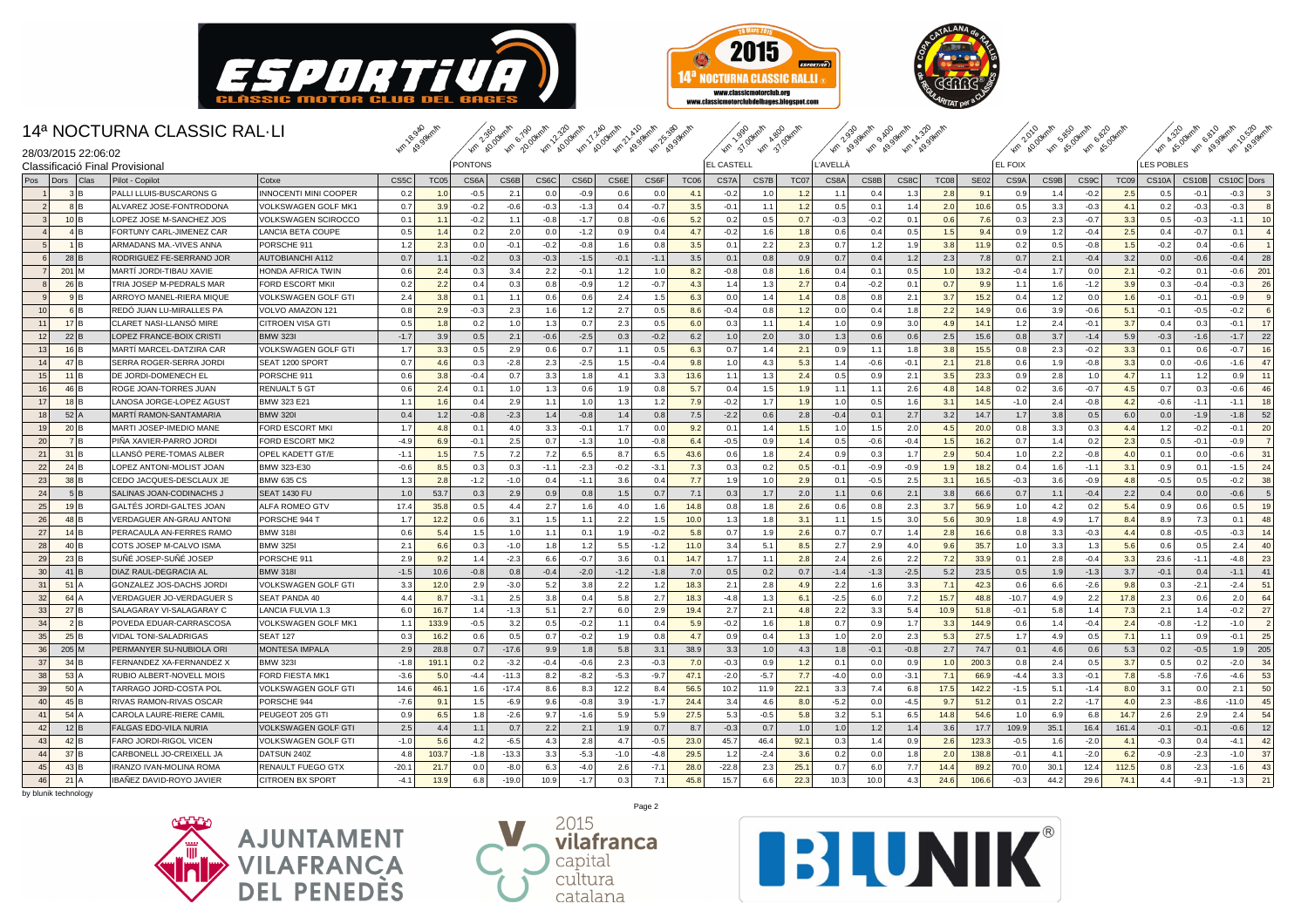





|                                                        | 14ª NOCTURNA CLASSIC RAL-LI    |                         |        | Km 1295 Juni 15-39 Hm 1, 9.169 Hm |         |             |              |         |         | Arth 29.39 Act 1, 29.34 Apr 20.394 Apr 20.394 Apr |             |              | Km 3.72 swain 5.89 drain 6.78 drain |              |             |                |        |              | to 30 dry 6 83 dry 21 dry 1 1 0 dry 1 1 0 dry 8 9 dry |        |             |                        |
|--------------------------------------------------------|--------------------------------|-------------------------|--------|-----------------------------------|---------|-------------|--------------|---------|---------|---------------------------------------------------|-------------|--------------|-------------------------------------|--------------|-------------|----------------|--------|--------------|-------------------------------------------------------|--------|-------------|------------------------|
| 28/03/2015 22:06:02<br>Classificació Final Provisional |                                |                         |        |                                   |         |             | QUEROL       |         |         |                                                   |             | LA LLACUNA   |                                     |              |             | PLA DE MANLLEU |        |              |                                                       |        |             |                        |
| Pos<br>Dors<br><b>Clas</b>                             | Pilot - Copilot                | Cotxe                   | CS10D  | CS10E                             | CS10F   | <b>TC10</b> | <b>CS11A</b> | CS11B   | CS11C   | CS11D                                             | <b>TC11</b> | <b>CS12A</b> | CS12B                               | <b>CS12C</b> | <b>TC12</b> | <b>CS13A</b>   | CS13B  | <b>CS13C</b> | CS13D                                                 | CS13E  | <b>TC13</b> | SE03 Dors              |
| 3 B                                                    | PALLI LLUIS-BUSCARONS G        | INNOCENTI MINI COOPER   | 1.1    | 1.9                               | 0.3     | 4.2         | 0.5          | 0.0     | 0.7     | 0.6                                               | 1.8         | 0.4          | 0.2                                 | 0.6          | 1.2         | 0.2            | 0.2    | $-0.8$       | $-0.4$                                                | $-1.4$ | 3.0         | 12.7                   |
| 8 B<br>$\overline{2}$                                  | ALVAREZ JOSE-FONTRODONA        | VOLKSWAGEN GOLF MK1     | 1.1    | 1.3                               | 0.8     | 4.0         | 0.5          | 0.0     | 0.2     | 0.3                                               | 1.0         | 0.1          | 0.0                                 | $-0.3$       | 0.4         | 0.4            | $-0.9$ | $-0.3$       | 0.4                                                   | $-0.1$ | 2.1         | 8<br>11.6              |
| $10$ <sub>B</sub><br>$\mathbf{3}$                      | LOPEZ JOSE M-SANCHEZ JOS       | VOLKSWAGEN SCIROCCC     | 0.4    | 0.6                               | 0.0     | 2.9         | $-0.1$       | 0.3     | 0.0     | 0.5                                               | 0.9         | $-0.4$       | 0.4                                 | $-0.2$       | 1.0         | 5.7            | $-0.5$ | 0.3          | 1.2                                                   | 0.4    | 8.1         | 10<br>16.2             |
| 4 B                                                    | FORTUNY CARL-JIMENEZ CAR       | LANCIA BETA COUPE       | 2.0    | 2.6                               | 0.9     | 6.7         | 0.3          | 0.1     | 0.7     | 0.6                                               | 1.7         | 0.6          | 0.6                                 | 0.4          | 1.6         | 2.9            | $-0.3$ | 0.0          | 0.2                                                   | $-0.5$ | 3.9         | $\overline{a}$<br>16.4 |
| 1 B                                                    | ARMADANS MA.-VIVES ANNA        | PORSCHE 911             | 1.6    | 2.2                               | 1.2     | 6.2         | 0.1          | 0.2     | 0.5     | 1.7                                               | 2.5         | 0.5          | 0.5                                 | 0.6          | 1.6         | 2.1            | 0.3    | 0.2          | 1.2                                                   | 1.1    | 4.9         | 16.7                   |
| 28 B                                                   | RODRIGUEZ FE-SERRANO JOR       | <b>AUTOBIANCHI A112</b> | 0.8    | 1.5                               | 1.5     | 4.8         | $-0.3$       | $-1.1$  | $-0.5$  | 0.0                                               | 1.9         | $-0.5$       | 0.3                                 | $-0.2$       | 1.0         | $-0.6$         | $-0.3$ | $-0.7$       | 0.2                                                   | $-1.4$ | 3.2         | 28<br>14.1             |
| $201$ M                                                | MARTÍ JORDI-TIBAU XAVIE        | HONDA AFRICA TWIN       | 1.1    | 1.5                               | $-0.5$  | 4.0         | $-0.3$       | $-0.1$  | 0.7     | 0.3                                               | 1.4         | $-1.1$       | $-2.0$                              | 0.4          | 3.5         | $-1.6$         | $-0.3$ | $-0.1$       | 0.6                                                   | $-0.1$ | 2.7         | 13.7<br>201            |
| 26 B                                                   | TRIA JOSEP M-PEDRALS MAR       | FORD ESCORT MKII        | 1.1    | 1.4                               | $-0.4$  | 3.9         | 0.8          | 0.2     | 0.9     | 0.0                                               | 1.9         | 0.3          | 1.5                                 | $-0.2$       | 2.0         | 4.4            | $-0.7$ | 0.5          | 0.5                                                   | $-0.5$ | 6.6         | 26<br>18.3             |
| 9 B                                                    | ARROYO MANEL-RIERA MIQUE       | VOLKSWAGEN GOLF GTI     | 1.3    | 1.7                               | 0.4     | 4.5         | 0.1          | $-0.2$  | 0.6     | 0.4                                               | 1.3         | 0.1          | 0.0                                 | $-0.2$       | 0.3         | 1.4            | $-2.1$ | $-0.5$       | $-0.2$                                                | $-0.8$ | 5.0         | 9<br>12.7              |
| 6 B<br>10                                              | REDÓ JUAN LU-MIRALLES PA       | VOLVO AMAZON 121        | 0.6    | 2.3                               | 0.1     | 3.8         | $-0.2$       | $-0.2$  | 0.2     | 0.2                                               | 0.8         | $-0.2$       | 0.3                                 | 0.2          | 0.7         | 6.6            | 0.8    | $-0.3$       | 0.6                                                   | 0.1    | 8.4         | 6<br>18.8              |
| $17$ B<br>11                                           | CLARET NASI-LLANSÓ MIRE        | CITROEN VISA GTI        | 0.9    | 1.4                               | 1.0     | 4.1         | 0.6          | 0.4     | 0.5     | 1.8                                               | 3.3         | 1.3          | 0.8                                 | 0.9          | 3.0         | 2.2            | $-0.8$ | 0.5          | 0.7                                                   | 0.3    | 4.5         | 17<br>18.6             |
| 22 B<br>12                                             | LOPEZ FRANCE-BOIX CRISTI       | <b>BMW 3231</b>         | 0.4    | $-0.8$                            | $-0.5$  | 5.3         | 0.5          | 0.7     | $-0.2$  | $-0.3$                                            | 1.7         | $-0.4$       | 0.9                                 | $-0.2$       | 1.5         | 6.2            | 0.6    | $-0.3$       | $-0.6$                                                | $-0.4$ | 8.1         | 22.5<br>$22\,$         |
| 13<br>$16$ <sup>B</sup>                                | MARTÍ MARCEL-DATZIRA CAR       | VOLKSWAGEN GOLF GTI     | 1.3    | 1.4                               | 1.4     | 5.5         | 0.5          | 0.4     | 1.1     | 1.2                                               | 3.2         | $-0.1$       | 0.6                                 | $-0.3$       | 1.0         | 12.8           | 0.0    | 0.3          | 0.8                                                   | 0.1    | 14.0        | 16<br>27.0             |
| $47$ B<br>14                                           | SERRA ROGER-SERRA JORDI        | SEAT 1200 SPORT         | 1.2    | 1.1                               | $-0.6$  | 5.1         | $-0.5$       | 0.6     | 1.2     | 1.4                                               | 3.7         | $-0.7$       | 0.6                                 | $-0.5$       | 1.8         | 11.3           | $-0.2$ | $-0.7$       | $-1.0$                                                | $-0.6$ | 13.8        | 47<br>27.7             |
| 15<br>$11$ <sub>B</sub>                                | DE JORDI-DOMENECH EL           | PORSCHE 911             | 2.7    | 3.3                               | 1.4     | 10.6        | 0.8          | 0.8     | 0.5     | 1.7                                               | 3.8         | 0.2          | 0.9                                 | 1.0          | 2.1         | 0.2            | 1.0    | 0.6          | 1.5                                                   | 0.4    | 3.7         | 11<br>24.9             |
| $46$ B<br>16                                           | <b>ROGE JOAN-TORRES JUAN</b>   | RENUALT 5 G1            | 0.7    | 0.8                               | 0.8     | 3.9         | 0.6          | $-0.1$  | 0.4     | 0.3                                               | 1.4         | 1.1          | 0.8                                 | 0.8          | 2.7         | 2.9            | $-0.4$ | 0.4          | 0.7                                                   | $-0.2$ | 4.6         | 46<br>17.1             |
| $18$ B<br>17                                           | LANOSA JORGE-LOPEZ AGUST       | BMW 323 E21             | 1.3    | 1.9                               | $-0.3$  | 6.3         | $-0.8$       | $-0.7$  | 0.5     | 0.2                                               | 2.2         | $-1.4$       | $-0.8$                              | 1.4          | 3.6         | 7.6            | 0.4    | $-0.9$       | $-0.1$                                                | $-0.9$ | 9.9         | 18<br>26.2             |
| $52$ A<br>18                                           | MARTI RAMON-SANTAMARIA         | <b>BMW 320I</b>         | $-0.1$ | $-0.1$                            | $-0.1$  | 4.0         | $-0.6$       | $-0.8$  | $-0.2$  | 0.9                                               | 2.5         | $-1.5$       | 0.3                                 | $-1.0$       | 2.8         | $-0.7$         | 0.8    | 1.7          | 1.1                                                   | $-0.2$ | 4.5         | 52<br>19.8             |
| $20$ <sub>B</sub><br>19                                | MARTI JOSEP-IMEDIO MANE        | FORD ESCORT MKI         | 2.1    | 2.3                               | 2.3     | 8.2         | 0.6          | 0.2     | 0.6     | 1.3                                               | 2.7         | 0.8          | 1.2                                 | 1.0          | 3.0         | 13.2           | 2.4    | 0.4          | 1.0                                                   | 0.8    | 17.8        | 20<br>36.1             |
| 7B<br>20                                               | PIÑA XAVIER-PARRO JORDI        | FORD ESCORT MK2         | 0.9    | 1.0                               | 0.3     | 3.7         | 0.1          | $-0.1$  | $-0.1$  | 0.3                                               | 0.6         | 0.5          | $-0.1$                              | $-0.8$       | 1.4         | $-1.3$         | $-1.2$ | $-0.8$       | 0.3                                                   | 0.8    | 4.4         | $\overline{7}$<br>12.4 |
| $31$ B<br>21                                           | LLANSÓ PERE-TOMAS ALBER        | OPEL KADETT GT/E        | 0.6    | 0.9                               | 1.3     | 3.5         | 0.2          | $-0.4$  | $-0.1$  | $-0.2$                                            | 0.9         | $-0.8$       | 0.0                                 | 0.2          | 1.0         | 4.8            | 0.0    | 0.2          | $-0.1$                                                | $-0.3$ | 5.4         | 31<br>14.8             |
| $24$ <sub>B</sub><br>22                                | LOPEZ ANTONI-MOLIST JOAN       | BMW 323-E30             | $-0.3$ | $-0.4$                            | $-0.8$  | 4.0         | 0.5          | $-0.8$  | $-1.4$  | $-1.7$                                            | 4.4         | $-0.6$       | $-0.7$                              | $-0.9$       | 2.2         | 11.4           | $-0.8$ | $-1.5$       | 3.4                                                   | $-2.8$ | 19.9        | 24<br>33.6             |
| $38$ B<br>23                                           | CEDO JACQUES-DESCLAUX JE       | <b>BMW 635 CS</b>       | 2.4    | 1.7                               | 3.0     | 8.3         | 0.9          | 0.8     | 1.3     | 0.4                                               | 3.4         | 0.2          | 0.1                                 | $-1.5$       | 1.8         | 4.8            | $-0.4$ | 0.5          | 1.8                                                   | 1.4    | 8.9         | 38<br>27.2             |
| 5 B<br>24                                              | SALINAS JOAN-CODINACHS J       | <b>SEAT 1430 FU</b>     | 0.5    | 1.4                               | $1.5\,$ | 4.4         | 0.2          | 0.1     | 0.7     | 1.3                                               | 2.3         | 0.6          | 1.7                                 | 1.3          | 3.6         | 2.3            | $-0.5$ | $-0.2$       | 0.8                                                   | 0.3    | 4.1         | 16.6<br>5              |
| $19$ <sub>B</sub><br>25                                | GALTÉS JORDI-GALTES JOAN       | ALFA ROMEO GTV          | 1.7    | 1.4                               | 1.5     | 6.6         | 1.0          | 0.7     | 1.0     | 0.7                                               | 3.4         | 0.1          | 1.4                                 | 1.2          | 2.7         | 14.3           | 5.4    | 0.0          | 2.1                                                   | 0.6    | 22.4        | 19<br>40.5             |
| $48$ B<br>26                                           | VERDAGUER AN-GRAU ANTONI       | PORSCHE 944 T           | 1.6    | 2.5                               | 0.8     | 21.2        | 0.9          | 0.8     | 1.6     | 2.2                                               | 5.5         | 1.2          | 1.9                                 | 1.7          | 4.8         | $-0.8$         | 1.2    | 1.7          | 3.6                                                   | 3.2    | 10.5        | 48<br>50.4             |
| 27<br>$14$ B                                           | PERACAULA AN-FERRES RAMO       | <b>BMW 318</b>          | 1.2    | 1.3                               | 0.2     | 4.3         | 0.4          | 0.5     | 1.0     | 0.9                                               | 2.8         | 0.0          | $-0.1$                              | 0.0          | 0.1         | 74.7           | $-6.4$ | 0.9          | 2.1                                                   | 0.3    | 84.4        | 14<br>96.0             |
| $40$ <sub>B</sub><br>28                                | COTS JOSEP M-CALVO ISMA        | <b>BMW 3251</b>         | 4.1    | 4.8                               | 4.5     | 16.9        | 4.4          | 4.1     | 4.7     | 5.1                                               | 18.3        | 1.4          | 2.7                                 | 2.3          | 6.4         | 7.7            | $-0.4$ | $-0.2$       | 1.0                                                   | 0.5    | 9.8         | 40<br>57.0             |
| $23$ B<br>29                                           | SUÑÉ JOSEP-SUÑÉ JOSEP          | PORSCHE 911             | 1.3    | 1.1                               | 0.8     | 32.7        | $1.2$        | 1.0     | 1.4     | 0.8                                               | 4.4         | $-0.7$       | $-0.2$                              | $-1.6$       | 2.5         | 3.9            | $-1.7$ | 0.0          | $-0.2$                                                | $-0.3$ | 6.1         | 23<br>49.0             |
| 41 B<br>30                                             | DIAZ RAUL-DEGRACIA AL          | <b>BMW 318I</b>         | 0.0    | 0.8                               | $-0.4$  | 2.8         | 0.3          | $-0.4$  | 0.1     | $-1.8$                                            | 2.6         | $-0.5$       | 0.7                                 | $-0.9$       | 2.1         | 3.8            | 1.9    | 2.2          | 1.2                                                   | 0.7    | 9.8         | 41<br>21.0             |
| $51$ A<br>31                                           | GONZALEZ JOS-DACHS JORDI       | VOLKSWAGEN GOLF GTI     | 0.0    | 0.7                               | 0.5     | 6.0         | $-0.1$       | 0.1     | 1.6     | 1.8                                               | 3.6         | $-1.6$       | $-0.2$                              | 0.2          | 2.0         | 6.4            | $-0.3$ | $-0.8$       | 1.5                                                   | 0.1    | 9.1         | 51<br>30.5             |
| 32<br>$64$ A                                           | VERDAGUER JO-VERDAGUER S       | <b>SEAT PANDA 40</b>    | 5.6    | 1.8                               | 4.9     | 17.2        | $-5.7$       | $-4.9$  | $-2.2$  | $-2.9$                                            | 15.7        | $-5.7$       | $-3.5$                              | $-0.8$       | 10.0        | 8.3            | 0.6    | 3.7          | 6.4                                                   | 1.6    | 20.6        | 64<br>81.3             |
| 27B<br>33                                              | SALAGARAY VI-SALAGARAY C       | LANCIA FULVIA 1.3       | 5.1    | 1.5                               | 0.9     | 11.2        | 0.6          | 1.0     | 0.5     | 0.4                                               | 2.5         | 0.5          | 0.6                                 | $-1.8$       | 2.9         | 39.4           | $-0.7$ | 10.4         | 13.7                                                  | 4.6    | 68.8        | 27<br>92.7             |
| 2 B<br>34                                              | POVEDA EDUAR-CARRASCOSA        | VOLKSWAGEN GOLF MK1     | 1.4    | 2.1                               | 0.5     | 7.0         | 0.3          | 0.6     | 0.7     | 1.7                                               | 3.3         | 0.4          | 1.1                                 | 1.0          | 2.5         | 0.6            | 0.1    | 0.0          | 1.2                                                   | 0.5    | 2.4         | $\overline{2}$<br>17.6 |
| 25 B<br>35                                             | VIDAL TONI-SALADRIGAS          | <b>SEAT 127</b>         | 1.5    | 1.4                               | 1.8     | 6.8         | 0.7          | 1.2     | 1.8     | 2.3                                               | 6.0         | 1.5          | 1.5                                 | 1.0          | 4.0         | 16.8           | 2.1    | 1.4          | 3.1                                                   | 1.5    | 24.9        | 25<br>48.8             |
| $205$ M<br>36                                          | PERMANYER SU-NUBIOLA ORI       | MONTESA IMPALA          | 0.4    | 4.4                               | $-1.6$  | 9.0         | $-1.8$       | $-0.1$  | 0.9     | 1.8                                               | 4.6         | $-2.3$       | 2.9                                 | $-0.7$       | 5.9         | $-1.9$         | 1.0    | 2.9          | 2.5                                                   | $-0.1$ | 8.4         | 205<br>33.2            |
| 37<br>$34$ B                                           | FERNANDEZ XA-FERNANDEZ X       | <b>BMW 3231</b>         | 1.6    | 2.1                               | $-0.2$  | 6.6         | 0.4          | 0.6     | 0.3     | 0.7                                               | 2.0         | $-0.6$       | 0.1                                 | 0.2          | 0.9         | 15.0           | $-1.5$ | 0.5          | 0.9                                                   | 0.6    | 18.5        | 34<br>31.7             |
| $53$ A<br>38                                           | RUBIO ALBERT-NOVELL MOIS       | <b>FORD FIESTA MK1</b>  | $-3.1$ | $-4.3$                            | $-8.0$  | 33.4        | 13.1         | 7.5     | 6.9     | 0.6                                               | 28.7        | $-4.6$       | $-3.5$                              | $-4.8$       | 12.9        | 13.2           | 1.7    | $-0.2$       | 1.7                                                   | $-0.2$ | 17.0        | 99.2<br>53             |
| 50 <sup>1</sup> A<br>39                                | TARRAGO JORD-COSTA POL         | VOLKSWAGEN GOLF GTI     | 7.5    | 4.3                               | 0.7     | 17.7        | 2.7          | 3.5     | 5.9     | 7.7                                               | 19.8        | 2.5          | 3.6                                 | 0.9          | 7.0         | 5.6            | 0.9    | $-2.3$       | $-0.4$                                                | $-2.1$ | 11.3        | 50<br>63.8             |
| $45$ <sub>B</sub><br>40                                | RIVAS RAMON-RIVAS OSCAR        | PORSCHE 944             | $-3.5$ | $-21.7$                           | 0.2     | 47.3        | $-7.9$       | $-11.8$ | $-16.1$ | $-4.9$                                            | 40.7        | $-5.5$       | $-2.3$                              | $-6.3$       | 14.1        | 30.2           | 3.1    | 0.6          | 0.0                                                   | $-8.2$ | 42.1        | 45<br>148.2            |
| 41<br>54A                                              | CAROLA LAURE-RIERE CAMIL       | PEUGEOT 205 GTI         | 4.6    | 4.3                               | 2.8     | 19.6        | $-3.2$       | $-1.7$  | 0.0     | 1.6                                               | 6.5         | 3.0          | 7.7                                 | 5.5          | 16.2        | 3.6            | 3.2    | 4.9          | 7.5                                                   | 5.5    | 24.7        | 54<br>81.7             |
| 12 B<br>42                                             | <b>FALGAS EDO-VILA NURIA</b>   | VOLKSWAGEN GOLF GTI     | 0.9    | $-0.4$                            | 0.0     | 2.1         | 25.2         | 10.5    | 11.0    | 11.5                                              | 58.2        | 0.7          | 2.8                                 | 1.0          | 4.5         | 15.8           | 0.4    | 0.4          | 0.2                                                   | 0.7    | 17.5        | 12<br>243.7            |
| $42$ <sub>B</sub><br>43                                | FARO JORDI-RIGOL VICEN         | VOLKSWAGEN GOLF GTI     | $-0.4$ | $-0.6$                            | $-1.7$  | 7.5         | 14.0         | 3.7     | 18.3    | 18.8                                              | 54.8        | $-0.8$       | $-1.5$                              | $-4.1$       | 6.4         | 8.7            | $-0.7$ | $-2.0$       | $-1.3$                                                | $-2.7$ | 15.4        | 42<br>88.2             |
| 37 B<br>44                                             | CARBONELL JO-CREIXELL JA       | DATSUN 240Z             | 0.1    | 0.1                               | 1.4     | 5.8         | $-1.3$       | $-0.7$  | $-0.5$  | $-0.5$                                            | 3.0         | $-0.3$       | $-0.6$                              | $-1.7$       | 2.6         | 8.6            | 38.2   | 31.5         | 34.7                                                  | 32.4   | 145.4       | 37<br>163.0            |
| 43 B<br>45                                             | <b>IRANZO IVAN-MOLINA ROMA</b> | RENAULT FUEGO GTX       | 3.8    | $-2.0$                            | 1.6     | 12.1        | 0.9          | $-1.6$  | 3.9     | 1.8                                               | 8.2         | $-1.0$       | $-8.1$                              | $-5.7$       | 14.8        | 8.1            | 11.9   | 2.4          | 0.3                                                   | $-4.3$ | 27.0        | 43<br>174.6            |
| 46<br>$21$ A                                           | IBAÑEZ DAVID-ROYO JAVIER       | <b>CITROEN BX SPORT</b> | 2.1    | 4.7                               | $-2.3$  | 23.9        | $-4.2$       | $-13.4$ | $-10.7$ | $-5.8$                                            | 34.1        | $-0.3$       | $-2.0$                              | $-5.7$       | 8.0         | $-3.1$         | $-2.0$ | $-7.5$       | $-1.3$                                                | 8.4    | 22.3        | 21<br>162.4            |





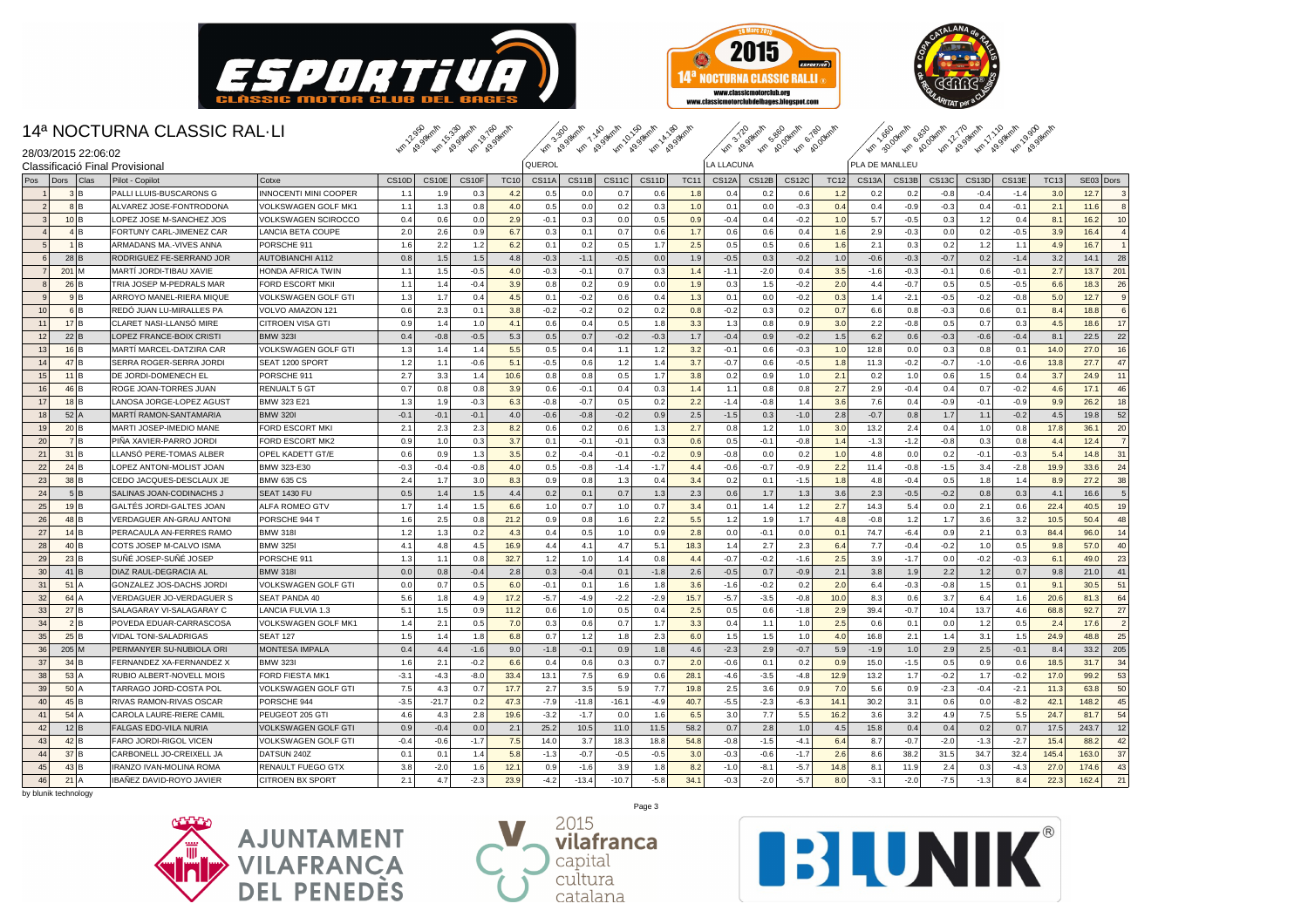





|            |                                | 14ª NOCTURNA CLASSIC RAL-LI     |                            |              |      |                   | kin kasaketh Asoskath 658 sketh 2020 sketh |                   |                   |                  | <b>Accidental Accidents</b> 1.3 Bathy 210 active 1.1 Bathy 290 active |         |         |                   |         |                  | 1/10-3/70 dram 1.20 dram A 59 dram 2.29 dram |                   |         |         | Km 4.929 straits  |             |                     |                  | 1.1.000 Km 2.589 Am |                  |                |
|------------|--------------------------------|---------------------------------|----------------------------|--------------|------|-------------------|--------------------------------------------|-------------------|-------------------|------------------|-----------------------------------------------------------------------|---------|---------|-------------------|---------|------------------|----------------------------------------------|-------------------|---------|---------|-------------------|-------------|---------------------|------------------|---------------------|------------------|----------------|
|            | 28/03/2015 22:06:02            | Classificació Final Provisional |                            |              |      | CAN FERRER        |                                            |                   |                   |                  | <b>SERRA D'ANCOSA</b>                                                 |         |         |                   |         |                  |                                              | <b>FONT - RUB</b> |         |         |                   |             | <b>LES CABANYES</b> |                  |                     | <b>LA TALAIA</b> |                |
| Pos        | Dors<br>Clas                   | Pilot - Copilot                 | Cotxe                      | <b>TOTAL</b> | C.H. | CS <sub>1</sub> A | CS <sub>1B</sub>                           | CS <sub>1</sub> C | CS <sub>1</sub> D | TC01             | CS <sub>2</sub> A                                                     | CS2B    | CS2C    | CS <sub>2</sub> D | CS2E    | CS <sub>2F</sub> | <b>TC02</b>                                  | CS3A              | CS3B    | CS3C    | CS <sub>3</sub> D | <b>TC03</b> | CS4B                | TC04             | <b>SE01</b>         | CS5A             | CS5B Dors      |
| 47         | 55                             | <b>BUSTINS JORD-TRULL JOAN</b>  | <b>VOLKSWAGEN GOLF GTI</b> | 437.6        |      | 16.2              | 8.9                                        | 21.6              | 27.5              | 74.2             | 2.6                                                                   | 18.5    | $-4.6$  | 10.9              | 12.7    | 9S               | 59.2                                         | $-29.3$           | 2.7     | $-6.4$  | 4.3               | 42.7        | 6.2                 | 6.2              | 182.3               | 1.1              | 12.9<br>55     |
| 48         | $32$ <sub>B</sub>              | MARTÍ JOSEP -CASAMPERA J        | <b>SEAT 131</b>            | 479.5        |      | 0.2               | 0.0                                        | 1.1               | 3.8               | 5.1              | 0.6                                                                   | 2.1     | $-1.3$  | $-2.1$            | 0.8     | $-2.0$           | 8.9                                          | 3.5               | 5.3     | 3.7     | 6.1               | 18.6        | 0.3                 | 0.3              | 32.9                | 20.6             | 32<br>3.2      |
| 49         | $59$ <sup><math>A</math></sup> | ARRUFAT ANTO-ARRUFAT TON        | <b>SIMCA MATRA</b>         | 513.3        |      | 6.5               | $-3.7$                                     | 1.9               | $-13.7$           | 25.8             | 3.8                                                                   | 0.8     | $-10.3$ | $-3.6$            | $-2.1$  | $-20.8$          | 41.4                                         | $-9.5$            | $-9.8$  | $-19.6$ | $-37.3$           | 76.2        | 3.2                 | 3.2              | 146.6               | 6.5              | $-55.5$<br>59  |
| 50         | $30$ <sub>B</sub>              | LLONGUERAS M-CONDEMINAS         | PEUGEOT 205 GTI            | 525.6        |      | $-1.1$            | $-0.7$                                     | $-0.9$            | 2.4               | 5.1              | $-0.4$                                                                | 0.3     | $-8.8$  | $-2.5$            | 1.5     | $-1.5$           | 15.0                                         | 2.6               | 4.3     | 2.1     | 1.7               | 10.7        | $-0.8$              | 0.8              | 31.6                | 1.9              | $-0.5$<br>30   |
| 51         | 61                             | MILA RAIMON-ALMIRALL PE         | <b>BMW E21</b>             | 571.3        |      | 1.0               | $-6.9$                                     | $-4.9$            | $-5.7$            | 18.5             | $-3.4$                                                                | $-10.3$ | 4.8     | 9.9               | $-1.3$  |                  | 30.8                                         | $-5.1$            | $-5.5$  | 2.6     | 10.1              | 23.3        | $-9.0$              | 9.0              | 81.6                | 2.4              | $-11.0$<br>61  |
| 52         | $203$ M                        | MERCADER EDG-CARDONA JOS        | BMW R80 ST                 | 640.4        |      | $-0.8$            | 1.2                                        | 1.8               | 6.2               | 10.0             | 1.0 <sub>1</sub>                                                      | 1.8     | 2.4     | 1.6               | 3.8     | 2.7              | 13.3                                         | 0.7               | 2.7     | 3.7     | 3.8               | 10.9        | 2.8                 | 2.8              | 37.0                | $-0.4$           | 203<br>0.4     |
| 53         | 67                             | MONTOLIU MAN-CAZORLA JOA        | PORSCHE 911 SC             | 653.7        |      | 3.4               | 5.2                                        | 5.0               | $-2.7$            | 16.3             | 0.7                                                                   | 3.6     | 8.6     | 5.7               | $-4.2$  | $-5.0$           | 27.8                                         | 5.0               | $-8.1$  | 0.2     | $-10.2$           | 23.5        | 0.7                 | 0.7              | 68.3                | $-0.6$           | 245.2<br>67    |
| 54         | 44 B                           | MARTINEZ PAU-ANMELLA JAR        | PORSCHE 911                | 668.2        |      | $-1.2$            | $-2.1$                                     | $-3.4$            | $-9.2$            | 15.9             | 0.2                                                                   | $-0.2$  | $-2.9$  | $-3.8$            | $-2.2$  | $-4.8$           | 14.1                                         | $-10.3$           | $-14.1$ | $-25.5$ | $-34.2$           | 84.         | 0.0                 | 0.0              | 114.1               | 4.2              | $-4.7$<br>44   |
| 55         | 60 A                           | MANTECA GERA-MANTECA DAN        | <b>SEAT RITMO CL</b>       | 1099.3       |      | $-2.6$            | 0.4                                        | 3.4               | 3.6               | 10.0             | 0.6                                                                   | 4.0     | 11.0    | 5.8               | 11.8    | 8.5              | 41.7                                         | $-5.2$            | 0.8     | 5.7     | 11.9              | 23.6        | $-1.8$              | 1.8              | 77.1                | $-6.0$           | $-53.9$<br>60  |
| 56         | $36$ <sub>B</sub>              | BUJALDON ART-ROCA SADURN        | PORSCHE 911                | 1344.7       |      | $-7.1$            | $-17.0$                                    | $-23.6$           | 34.0              | 81.7             | $-8.5$                                                                | $-22.9$ | $-21.2$ | 2.4               | 7.4     | 3.0              | 65.4                                         | $-14.0$           | $-11.3$ | $-2.6$  | $-0.9$            | 28.8        | $-4.8$              | 4.8              | 180.7               | 349.1            | 178.5<br>36    |
| 57         |                                | PASCUAL CARL-PASCUAL POL        | PORSCHE 911 C              | 1442.4       |      | 0.8               | 2.0                                        | 1.8               | 2.7               | 7.3              | 1.3                                                                   | 474.2   | 363.7   | 239.9             | 150.6   | 98.7             | 1328.4                                       | 22.2              | 1.6     | 2.5     | 3.7               | 30.0        | 0.3                 | 0.3              | 1366.0              | 1.1              | $-0.6$<br>15   |
| 58         | $39$ <sub>B</sub>              | ARQUES RAMON-MARTI ESTHE        | PORSCHE 911                | 1764.4       | 300  | 0.9               | 1.8                                        | 1.3               | 1.9               | 5.9              | 0.3                                                                   | $-1.0$  | $-1.9$  | $-3.4$            | $-2.0$  | $-3.0$           | 11.6                                         | $-11.6$           | 28.5    | 30.9    | $-1.8$            | 72.8        | $-0.3$              | 0.3              | 90.6                | 8.3              | 39<br>0.1      |
| 59         | $62$ <sup><math>A</math></sup> | PEDRAGOSA JO-BELTRI JOSE        | <b>BMW 321</b>             | 1931.5       |      | 4.3               | $-1.2$                                     | $-1.1$            | 3.6               | 10.2             | 4.6                                                                   | 0.0     | $-3.1$  | $-1.4$            | $-2.3$  | $\sim$ 1.        | 12.5                                         | 18.6              | 13.3    | 25.5    | 12.0              | 69.4        | 0.5                 | 0.5              | 92.6                | 600.0            | 467.8<br>62    |
| 60         | 35 B                           | DIAZ MIGUEL -CASTAÑEDA A        | <b>VOLKSWAGEN GOLF GTI</b> | 1990.2       |      | $-0.2$            | $-3.1$                                     | $-0.1$            | 2.0               | 5.4              | $-0.4$                                                                | $-0.7$  | $-3.5$  | $-3.5$            | $-2.1$  | $-4.9$           | 15.1                                         | $-0.3$            | 4.7     | 5.3     | 0.2               | 10.5        | 0.9                 | 0.9              | 31.9                | $-1.2$           | 35<br>$-1.1$   |
| 61         | 57 I                           | FONT MONICA-JOU ESTEVE          | LANCIA FULVIA 1.3          | 2075.9       |      | 15.9              | 12.9                                       | 17.1              | 18.0              | 63.9             | $-4.6$                                                                | 12.1    | 45.3    | 48.5              | 31.8    | 27.5             | 169.8                                        | 4.4               | 11.3    | 8.3     | 9.1               | 33.         | 6.4                 | 6.4              | 273.2               | $-4.9$           | $-44.4$<br>57  |
| 62         | 66 A                           | PERISSE DAVI-FERNANDEZ F        | <b>SEAT 1430</b>           | 2152.8       |      | 4.3               | 17.2                                       | 33.3              | 32.4              | 87.2             | 8.4                                                                   | 23.8    | 56.2    | 28.3              | 11.0    | 0.2              | 127.9                                        | 0.6               | $-14.5$ | $-10.5$ | $-31.2$           | 56.8        | $-7.0$              | 7.0 <sub>1</sub> | 278.9               | 16.8             | $-28.9$<br>66  |
| 63         | 4 <sup>c</sup>                 | MAÑOSA DANIE-MAÑOSA ALFO        | <b>AUSTIN MORRIS 1000</b>  | 2263.1       |      | 4.9               | $-10.5$                                    | $-6.3$            | $-13.0$           | 34.7             | $-0.9$                                                                | $-1.4$  | $-19.6$ | $-1.6$            | $-13.5$ | $-13.4$          | 50.4                                         | $-18.9$           | 7.2     | $-0.5$  | $-0.2$            | 26.8        | $-6.3$              | 6.3              | 118.2               | $-3.1$           | 31.5<br>49     |
| 64         | $68$ <sup><math>A</math></sup> | PITARCH JORD-PUJADAS MAR        | PORSCHE 944                | 2388.3       |      | 10.8              | $-7.1$                                     | $-4.7$            | $-22.7$           | 45.3             | $-13.7$                                                               | $-21.1$ | 5.9     | $-11.1$           | $-29.8$ | $-29.5$          | 111.1                                        | $-18.9$           | $-35.1$ | $-25.4$ | $-35.8$           | 115.2       | $-19.2$             | 19.2             | 290.8               | $-25.5$          | 34.9<br>68     |
| 65         | 71A                            | MUNNE FRANCE-MUNNÉ MARIN        | FORD SIERRA 2000           | 5054.3       |      | 49.6              | 138.5                                      | 158.2             | 156.2             | 502.5            | 87.3                                                                  | 194.0   | 216.8   | 216.9             | 199.0   | 178.9            | 1092.9                                       | $-14.6$           | $-47.9$ | $-88.8$ | $-69.4$           | 220.7       | 32.0                | 32.0             | 1848.1              | 178.3            | 124.1<br>71    |
| 66         | 65                             | SANCHEZ-GRAN-SANCHEZ-GRA        | <b>SEAT 124 E</b>          | 5125.1       |      | 18.2              | 6.0                                        | 16.9              | 7.2               | 48.3             | 17.1                                                                  | 12.7    | $-14.6$ | 34.6              | 23.7    | 18.              | 120.2                                        | 5.6               | $-4.1$  | -4.6    | $-15.2$           | 29.5        | 285.                | 285.7            | 483.7               | 391.5            | 332.8<br>65    |
| 67         | 69 A                           | MUNNE FRANCI-FERRER XAV         | CITROEN 11-N               | 10105.1      |      | 104.0             | 180.8                                      | 215.6             | 213.8             | 714.2            | 183.3                                                                 | 321.7   | 371.9   | 430.6             | 443.2   | 454.             | 2204.8                                       | 174.5             | 170.7   | 135.2   | 132.6             | 613.0       | 482.                | 482.4            | 4014.4              | 139.0            | 91.7<br>69     |
| 68         | 70 A                           | FERRER XAVIE-FERRER CARL        | RENAULT DAUPHINE           | 10348.7      |      | 77.6              | 176.4                                      | 224.8             | 235.              | 714.1            | 232.3                                                                 | 316.7   | 358.3   | 402.6             | 414.7   | 428.             | 2152.2                                       | 140.5             | 138.3   | 100.4   | 100.7             | 479.9       | 133.                | 133.7            | 3479.9              | 600.0            | $-343.8$<br>70 |
| 69         | 56 <sup>1</sup>                | PELLIN MANEL-PELLIN JORD        | PORSCHE 911                | 10503.4      |      | 6.6               | $-2.0$                                     | 7.7               | 13.6              | 29.9             | $-12.7$                                                               | 6.9     | 14.9    | 5.1               | $-7.0$  | $-4.$            | 51.0                                         | $-14.1$           | $-19.0$ | $-22.1$ | $-11.4$           | 66.6        | $-7.0$              | 7.0              | 154.5               | 0.7              | $-29.6$<br>56  |
| RET        | $29$ <sub>B</sub>              | ROCA IGNASI-ROCA FRANCE         | PORSCHE 944                |              |      |                   |                                            |                   |                   |                  |                                                                       |         |         |                   |         |                  |                                              |                   |         |         |                   |             |                     |                  |                     |                  | 29             |
| <b>RET</b> | $33$ <sup><math>B</math></sup> | GALIMANY PER-CUSCO JOSEP        | FIAT 131 ABARTH            |              |      |                   |                                            |                   |                   |                  |                                                                       |         |         |                   |         |                  |                                              |                   |         |         |                   |             |                     |                  |                     |                  | 33             |
| <b>RET</b> | $58$ $A$                       | BONAVIDA MAR-BONAVIDA AN        | FORD FIESTA 1.3            |              |      | 2.2               | 1.8                                        | $-1.8$            | $-2.5$            | 8.3              | 12.1                                                                  | 21.3    | 17.1    | 25.4              | 24.4    | 1.3              | 101.6                                        | $-6.2$            | $-9.9$  | $-17.1$ | $-19.8$           | 53.0        | $-8.2$              | 8.2              | 171.                | 22.1             | 58<br>$-51.8$  |
| RET        | 63 A                           | PINA VICTOR -MALDONADO L        | AUTHI MINI 1000            |              |      | 1.5               | $-0.3$                                     | 0.1               | 3.1               | 5.0 <sub>1</sub> | 4.0                                                                   | 12.1    | 11.5    | 7.8               | 8.8     |                  | 49.1                                         | 7.6               | 25.7    | 12.0    | $-5.3$            | 50.6        |                     | 6.1              | 110.8               | $-5.6$           | 10.7<br>63     |





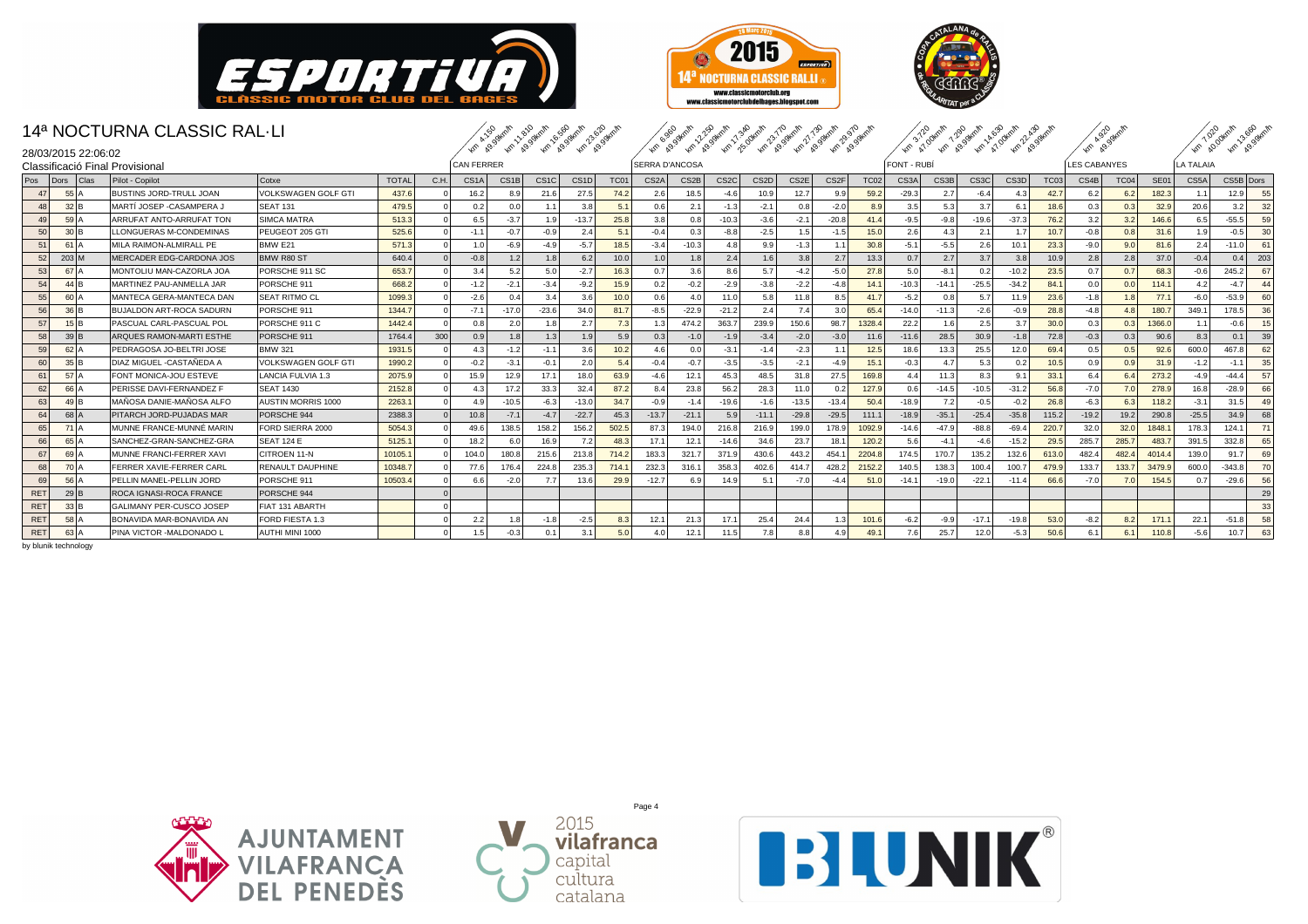





|            |                                | 14ª NOCTURNA CLASSIC RAL-LI     |                            | Km 1 & 940 Armin |             |                |         |         | As As As As Book 12 As As As As As As As As As |                  |         |             |            | Km 37 Oktolin & BOOKOT |      |                 |         | Len 299 sterits of the Soletair As 30 sterits |             |                  |                | Km 2010 dram s.esquant s.esquant |                   |        |                    |         | wh ks overly as grant as gaml |
|------------|--------------------------------|---------------------------------|----------------------------|------------------|-------------|----------------|---------|---------|------------------------------------------------|------------------|---------|-------------|------------|------------------------|------|-----------------|---------|-----------------------------------------------|-------------|------------------|----------------|----------------------------------|-------------------|--------|--------------------|---------|-------------------------------|
|            | 28/03/2015 22:06:02            |                                 |                            |                  |             |                |         |         |                                                |                  |         |             |            |                        |      |                 |         |                                               |             |                  |                |                                  |                   |        |                    |         |                               |
|            |                                | Classificació Final Provisional |                            |                  |             | <b>PONTONS</b> |         |         |                                                |                  |         |             | EL CASTELL |                        |      | <b>L'AVELLÀ</b> |         |                                               |             |                  | <b>EL FOIX</b> |                                  |                   |        | <b>LES POBLES</b>  |         |                               |
| Pos        | Dors<br>Clas                   | Pilot - Copilot                 | Cotxe                      | CS5C             | <b>TC05</b> | CS6A           | CS6B    | CS6C    | CS6D                                           | CS6E             | CS6F    | <b>TC06</b> | CS7A       | CS7B                   | TC07 | CS8A            | CS8B    | CS8C                                          | <b>TC08</b> | SE <sub>02</sub> | CS9A           | CS9B                             | CS <sub>9</sub> C | TC09   | CS <sub>10</sub> A | CS10B   | CS10C Dors                    |
| 47         | 55                             | <b>BUSTINS JORD-TRULL JOAN</b>  | VOLKSWAGEN GOLF GTI        | 16.5             | 30.5        | 3.2            | $-24.6$ | 7.3     | 4.3                                            | 4.2              | 5.3     | 48.9        | 4.4        | 3.9                    | 8.3  | 2.5             | 10.1    | 9.9                                           | 22.5        | 110.2            | 3.2            | 3.1                              | 1.5               | 7.8    | 37.5               | 19.9    | 55<br>2.8                     |
| 48         | $32$ <sub>B</sub>              | MARTÍ JOSEP - CASAMPERA J       | <b>SEAT 131</b>            | 4.2              | 28.0        | $-0.8$         | $-3.9$  | 3.8     | $-2.5$                                         | 0.5              | $-1.6$  | 13.1        | 3.4        | 1.2                    | 4.6  | 0.1             | 0.9     | 1.7 <sub>1</sub>                              | 2.7         | 48.4             | 155.8          | 97.6                             | 86.4              | 339.8  | 14.2               | $-5.9$  | 3.3<br>32                     |
| 49         | $59$ <sup><math>A</math></sup> | ARRUFAT ANTO-ARRUFAT TON        | <b>SIMCA MATRA</b>         | $-76.6$          | 138.6       | $-0.2$         | $-0.6$  | 0.3     | $-11.4$                                        | $-1.5$           | $-13.8$ | 27.8        | $-8.7$     | $-2.7$                 | 11.4 | 0.3             | 5.4     | $-5.0$                                        | 10.7        | 188.5            | $-10.7$        | $-4.4$                           | 0.9               | 16.0   | 12.7               | $-6.9$  | 59<br>$-4.6$                  |
| 50         | $30$ <sub>B</sub>              | LLONGUERAS M-CONDEMINAS         | PEUGEOT 205 GTI            | $-0.1$           | 2.5         | $-35.6$        | $-81.5$ | $-72.5$ | $-77.7$                                        | $-72.1$          | $-91.9$ | 431.3       | 5.0        | $-0.7$                 | 5.7  | 0.8             | $-0.2$  | $-1.3$                                        | 2.3         | 441.8            | 2.3            | 2.5                              | $-1.6$            | 6.4    | 1.3                | $-1.2$  | $-2.1$<br>30                  |
| 51         | 61                             | MILA RAIMON-ALMIRALL PE         | <b>BMW E21</b>             | $-13.2$          | 26.6        | 5.8            | $-12.7$ | $-1.5$  | 3.8                                            | $-0.1$           | 4.7     | 28.6        | $-4.2$     | 7.1                    | 11.3 | 2.2             | $-6.5$  | $-3.6$                                        | 12.3        | 78.8             | $-0.4$         | $-6.7$                           | $-4.9$            | 12.0   | $-2.3$             | $-18.0$ | $-34.7$<br>61                 |
| 52         | $203$ M                        | MERCADER EDG-CARDONA JOS        | BMW R80 ST                 | 2.4              | 3.2         | 21.0           | 30.2    | 62.4    | 57.4                                           | 65.7             | 53.7    | 290.4       | $-0.4$     | $-5.4$                 | 5.8  | $-8.8$          | $-11.6$ | $-9.8$                                        | 30.2        | 329.6            | $-0.3$         | 3.8                              | $-0.1$            | 4.2    | 0.5                | $-0.1$  | $-0.4$<br>203                 |
| 53         | 67I.                           | MONTOLIU MAN-CAZORLA JOA        | PORSCHE 911 SC             | 167.             | 412.9       | 2.5            | $-14.3$ | 7.1     | 2.8                                            | 0.8              | $-6.1$  | 33.6        | 3.0        | 5.9                    | 8.9  | $-4.$           | 4.1     | 5.1                                           | 13.3        | 468.7            | 3.6            | $-4.4$                           | 3.3               | 11.3   | 5.9                | $-4.4$  | 2.9<br>67                     |
| 54         | 44                             | MARTINEZ PAU-ANMELLA JAR        | PORSCHE 911                | $-4.$            | 13.0        | $-0.8$         | $-4.4$  | 74.8    | 132.5                                          | 134.7            | 131.0   | 478.2       | 0.0        | 0.5                    | 0.5  | $-0.2$          | $-0.9$  | $-0.7$                                        | 1.8         | 493.5            | 0.2            | 1.6                              | $-1.1$            | 2.9    | 21.1               | 0.5     | $-1.9$<br>44                  |
| 55         | 60 A                           | MANTECA GERA-MANTECA DAN        | <b>SEAT RITMO CL</b>       | $-55.5$          | 115.4       | $-3.3$         | $-18.2$ | 12.1    | 2.3                                            | 9.5              | 7.2     | 52.6        | $-2.2$     | $-1.5$                 | 3.7  | $-7.7$          | $-2.8$  | 0.6                                           | 11.1        | 182.8            | $-1.8$         | 3.6                              | $-2.8$            | 8.2    | 174.7              | 154.2   | 102.1<br>60                   |
| 56         | $36$ <sub>B</sub>              | <b>BUJALDON ART-ROCA SADURN</b> | PORSCHE 911                | 149.4            | 677.0       | $-3.4$         | $-28.8$ | $-29.7$ | $-39.3$                                        | $-42.3$          | $-42.8$ | 186.3       | $-1.1$     | $-8.1$                 | 9.2  | $-2.6$          | $-7.3$  | $-17.9$                                       | 27.8        | 900.3            | 0.1            | $-2.6$                           | $-7.1$            | 9.8    | 2.4                | $-29.6$ | $-42.8$<br>36                 |
| 57         |                                | PASCUAL CARL-PASCUAL POL        | PORSCHE 911 C              | 0.4              | 2.1         | 0.8            | 4.8     | 2.2     | 1.2                                            | 3.2              | 1.9     | 14.1        | 0.6        | 0.8                    | 1.4  | 3.0             | 3.4     | 5.4                                           | 11.8        | 29.4             | 0.8            | 2.7                              | 0.7               | 4.2    | $-4.3$             | $-1.1$  | $-0.5$<br>15                  |
| 58         | $39$ <sup>B</sup>              | ARQUES RAMON-MARTI ESTHE        | PORSCHE 911                | 0.2              | 8.6         | $-0.1$         | $-7.3$  | $-2.2$  | $-2.8$                                         | 0.5              | $-1.3$  | 14.2        | 0.9        | 0.6                    | 1.5  | 0.4             | $-0.8$  | $-1.4$                                        | 2.6         | 26.9             | 488.1          | 415.7                            | 393.9             | 1297.7 | 2.3                | 0.8     | 39<br>1.1                     |
| 59         | $62$ <sup><math>A</math></sup> | PEDRAGOSA JO-BELTRI JOSE        | <b>BMW 321</b>             | 462.2            | 1530.0      | $-1.8$         | $-18.5$ | 4.0     | 0.5                                            | 1.1              | $-4.8$  | 30.7        | 2.3        | $-1.2$                 | 3.5  | $-0.2$          | 0.3     | 0.8                                           | 1.3         | 1565.5           | $-1.7$         | $-2.3$                           | $-2.0$            | 6.0    | 51.2               | 5.8     | 62<br>$-1.1$                  |
| 60         | 35 B                           | DIAZ MIGUEL -CASTAÑEDA A        | <b>VOLKSWAGEN GOLF GTI</b> | $-1.3$           | 3.6         | 4.3            | $-26.7$ | $-2.9$  | $-36.4$                                        | $-33.0$          | $-40.8$ | 144.7       | 25.2       | 19.4                   | 44.6 | $-1.6$          | 0.7     | $-0.5$                                        | 2.8         | 195.1            | 292.8          | 280.                             | 267.8             | 840.7  | 222.2              | 177.6   | 35<br>141.9                   |
| 61         | 57 I                           | FONT MONICA-JOU ESTEVE          | LANCIA FULVIA 1.3          | $-42.2$          | 91.5        | $-13.8$        | $-52.4$ | $-49.8$ | $-54.6$                                        | $-54.5$          | $-53.6$ | 278.7       | $-21.0$    | $-47.3$                | 68.3 | 20.5            | $-7.4$  | $-6.4$                                        | 34.3        | 472.8            | $-13.3$        | $-53.9$                          | $-56.4$           | 123.6  | 119.7              | 103.2   | 57<br>66.5                    |
| 62         | 66 A                           | PERISSE DAVI-FERNANDEZ F        | <b>SEAT 1430</b>           | $-35.7$          | 81.4        | 5.5            | 16.5    | 70.9    | 56.5                                           | 40.5             | 29.6    | 219.5       | 7.3        | 3.1                    | 10.4 | $\sim$ 1.1      | $-7.2$  | $-16.1$                                       | 24.4        | 335.7            | 7.2            | 76.5                             | 55.9              | 139.6  | 172.6              | 141.6   | 66<br>109.1                   |
| 63         | 49                             | MAÑOSA DANIE-MAÑOSA ALFO        | <b>AUSTIN MORRIS 1000</b>  | 23.2             | 57.8        | 1.3            | $-15.8$ | $-10.8$ | $-20.4$                                        | $-18.0$          | $-23.1$ | 89.4        | $-2.8$     | $-15.4$                | 18.2 | $-0.2$          | $-4.1$  | $-8.0$                                        | 12.3        | 177.7            | 21.4           | $-3.9$                           | $-6.1$            | 31.4   | 24.4               | 24.0    | 5.3<br>49                     |
| 64         | $68$ <sup><math>A</math></sup> | PITARCH JORD-PUJADAS MAR        | PORSCHE 944                | 18.6             | 79.0        | $-0.7$         | $-11.6$ | 54.2    | 46.8                                           | 23.6             | 4.3     | 141.2       | $-14.9$    | $-18.8$                | 33.7 | 2.2             | $-18.3$ | $-24.5$                                       | 45.0        | 298.9            | 77.3           | 81.0                             | 74.2              | 232.5  | 600.0              | 600.0   | 2.6<br>68                     |
| 65         | $71$ $A$                       | MUNNE FRANCE-MUNNE MARIN        | FORD SIERRA 2000           | 45.6             | 348.0       | 7.8            | 6.8     | 8.6     | $-54.3$                                        | $-39.4$          | $-38.8$ | 155.7       | $-20.0$    | $-12.1$                | 32.1 | $-1.2$          | $-15.1$ | 3.3                                           | 19.6        | 555.4            | $-21.9$        | $-40.5$                          | $-49.9$           | 112.3  | 600.0              | 600.0   | $-102.5$<br>71                |
| 66         | 65                             | SANCHEZ-GRAN-SANCHEZ-GRA        | <b>SEAT 124 E</b>          | 369.4            | 1093.7      | $-10.2$        | $-44.0$ | $-4.4$  | $-13.7$                                        | 10.7             | $-17.1$ | 99.5        | $-34.5$    | $-31.1$                | 65.6 | 27.3            | 54.2    | 60.8                                          | 142.3       | 1401.            | $-11.4$        | $-7.5$                           | $-9.2$            | 28.1   | 600.0              | 600.0   | 65<br>$-228.6$                |
| 67         | 69 A                           | MUNNE FRANCI-FERRER XAV         | CITROEN 11-N               | 128.3            | 359.C       | 17.4           | 13.5    | 40.2    | 35.                                            | 24.2             | $-18.1$ | 148.5       | $-33.0$    | $-15.5$                | 48.5 | 27.7            | 50.6    | 88.5                                          | 166.8       | 722.8            | 123.5          | 172.9                            | 187.              | 483.7  | 600.0              | 600.0   | $-30.2$<br>69                 |
| 68         | 70 A                           | FERRER XAVIE-FERRER CARL        | RENAULT DAUPHINE           | $-316.3$         | 1260.       | 17.8           | 1.4     | 12.2    | 13.8                                           | 21.1             | $-11.7$ | 78.0        | $-32.7$    | $-28.0$                | 60.  | 24.3            | 40.4    | 54.3                                          | 119.0       | 1517.8           | 5.1            | 16.5                             | 12.1              | 33.7   | 600.0              | 600.0   | $-179.7$<br>70                |
| 69         | 56                             | PELLIN MANEL-PELLIN JORD        | PORSCHE 911                | $-38.5$          | 68.8        | $-0.2$         | $-52.3$ | $-35.5$ | $-57.0$                                        | $-47.1$          | $-49.3$ | 241.4       | $-43.7$    | $-45.4$                | 89.  | $-2.9$          | $-19.8$ | $-3.0$                                        | 25.7        | 425.0            | 600.0          | 600.0                            | 600.              | 1800.0 | 600.0              | 600.0   | 56<br>600.0                   |
| RET        | $29$ <sub>B</sub>              | ROCA IGNASI-ROCA FRANCE         | PORSCHE 944                |                  |             |                |         |         |                                                |                  |         |             |            |                        |      |                 |         |                                               |             |                  |                |                                  |                   |        |                    |         | 29                            |
| <b>RET</b> | $33$ <sup><math>B</math></sup> | GALIMANY PER-CUSCO JOSEP        | FIAT 131 ABARTH            |                  |             |                |         |         |                                                |                  |         |             |            |                        |      |                 |         |                                               |             |                  |                |                                  |                   |        |                    |         | 33                            |
| <b>RET</b> | $58$   $A$                     | BONAVIDA MAR-BONAVIDA AN        | <b>FORD FIESTA 1.3</b>     | $-55.7$          | 129.6       | $-0.2$         | $-66.1$ | $-77.8$ | $-83.$                                         | $-82.5$          | $-82.2$ | 391.9       | $-4.9$     | $-45.9$                | 50.8 | $-0.6$          | 9.7     | $-2.4$                                        | 12.7        | 585.0            |                |                                  |                   |        |                    |         | 58                            |
| RET        | 63 A                           | PINA VICTOR -MALDONADO L        | AUTHI MINI 1000            | 1.01             | 17.3        | 8.7            | $-39.9$ | 4.3     | 2.0                                            | 3.7 <sub>1</sub> | 3.3     | 61.9        | 23.6       | 14.7                   | 38.3 | 3.5             | 10.5    | 9.2                                           | 23.2        | 140.7            |                |                                  |                   |        |                    |         | 63                            |